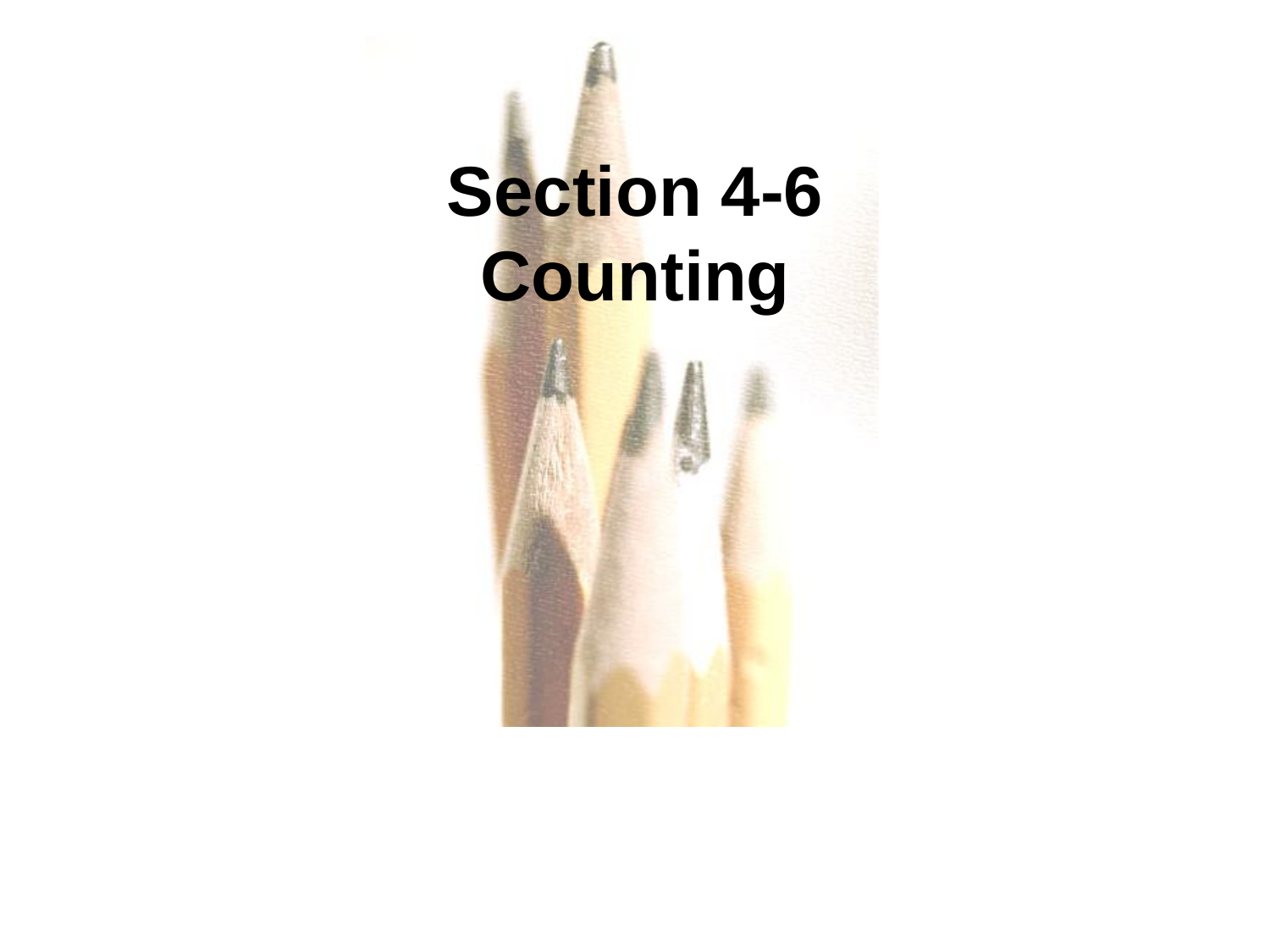# **Fundamental Counting Rule**

**For a sequence of two events in which the first event can occur** *m* **ways and the second event can occur** *n* **ways, the events together can occur a total of**  *m n* **ways.**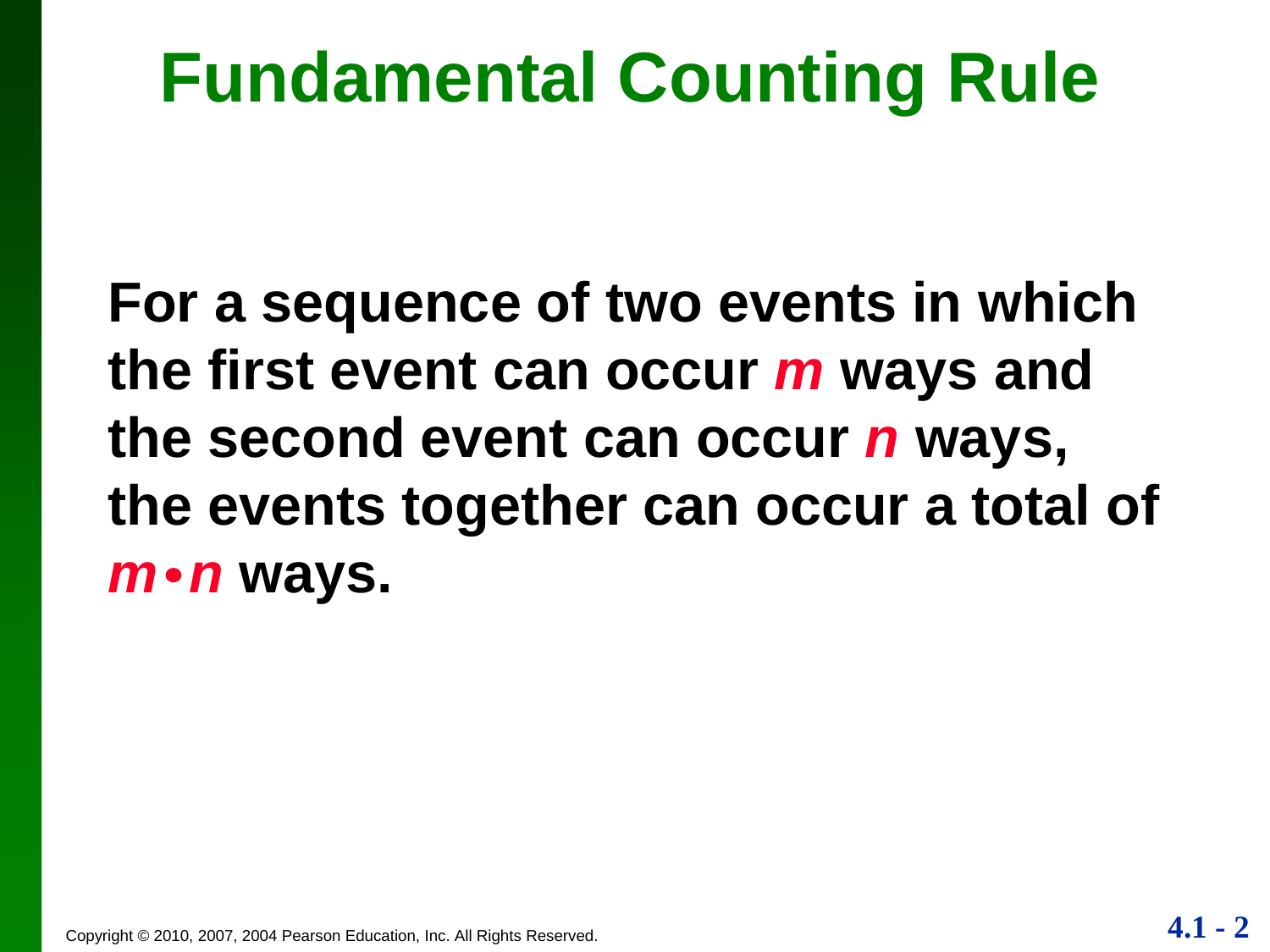# **Notation**

**The factorial symbol ! denotes the product of decreasing positive whole numbers.** 

**For example,** 

# $4! = 4 \cdot 3 \cdot 2 \cdot 1 = 24$ .

**By special definition, 0! = 1.** 

Copyright © 2010, 2007, 2004 Pearson Education, Inc. All Rights Reserved. **4.1** - 3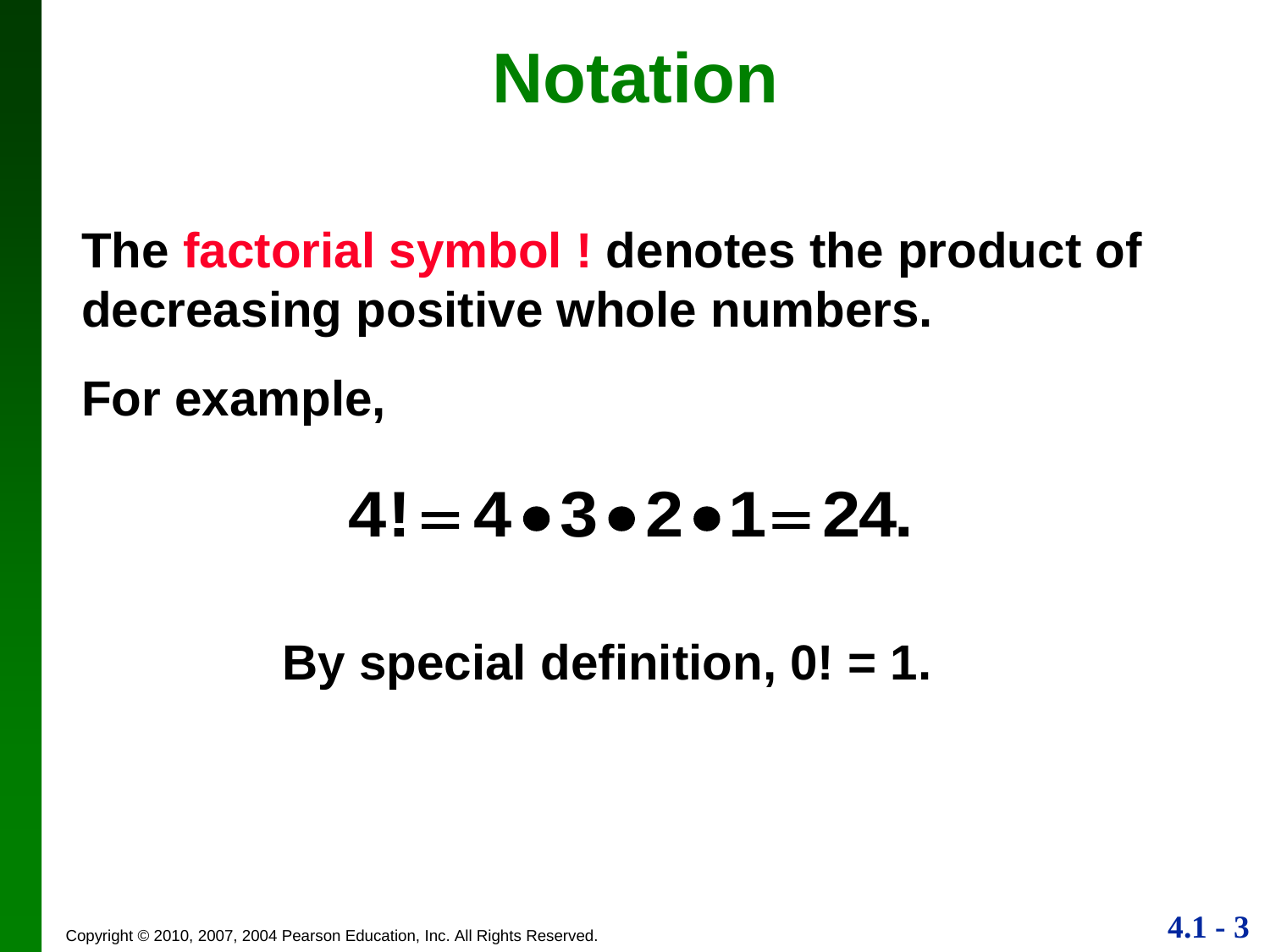# **Factorial Rule**

**A collection of** *n* **different items can be arranged in order** *n***! different ways. (This factorial rule reflects the fact that the first item may be selected in** *n* **different ways, the second item may be selected in** *n – 1* **ways, and so on.)**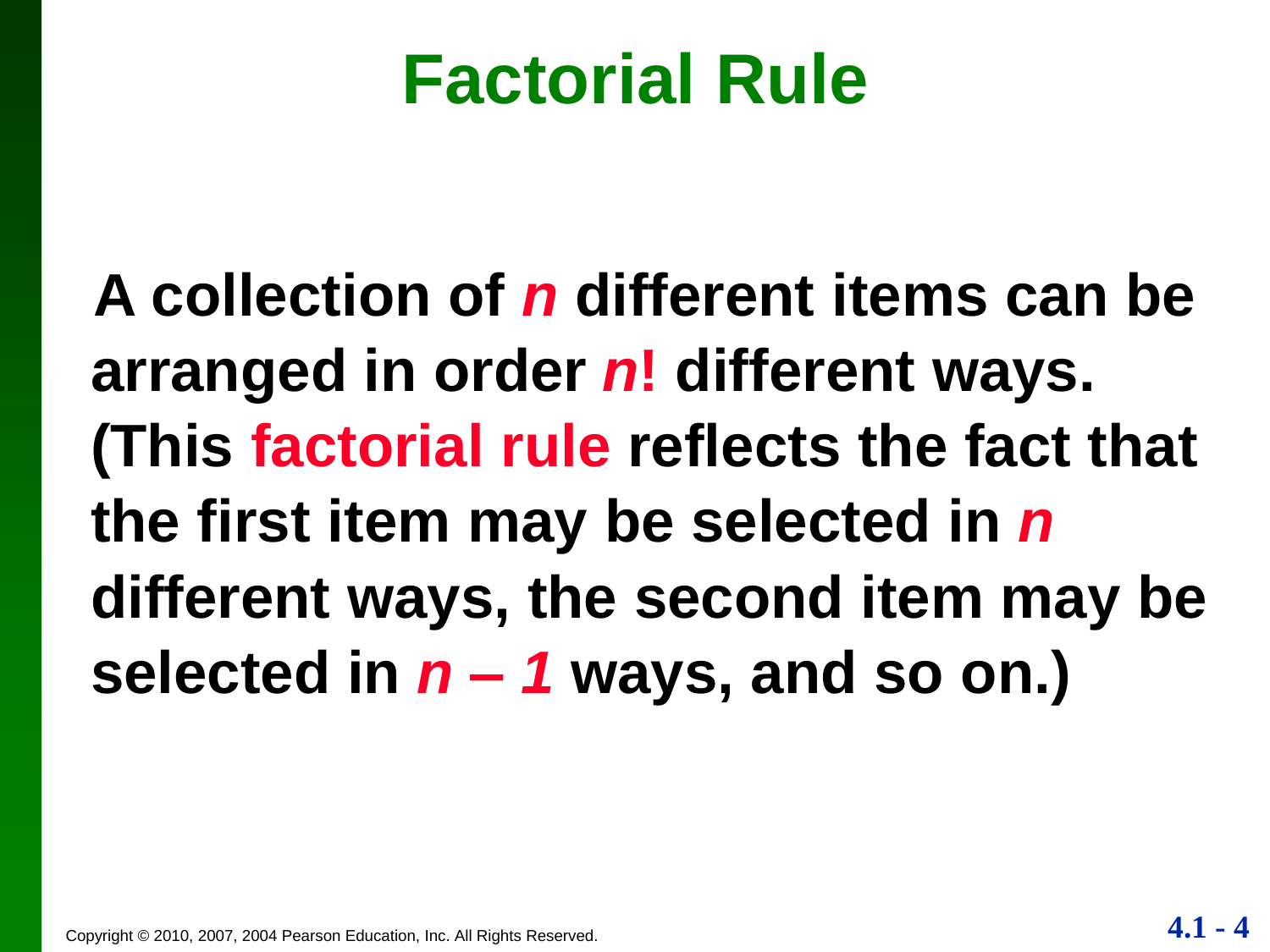# **Permutations Rule (when items are all different)**

**Requirements:**

- **1. There are** *n* **different items available. (This rule does not apply if some of the items are identical to others.)**
- **2. We select** *r* **of the** *n* **items (without replacement).**
- **3. We consider rearrangements of the same items to be different sequences. (The permutation of ABC is different from CBA and is counted separately.)**

**If the preceding requirements are satisfied, the number of permutations (or sequences) of** *r* **items selected from** *n* **available items (without replacement) is**

$$
n^P r = \frac{n!}{(n-r)!}
$$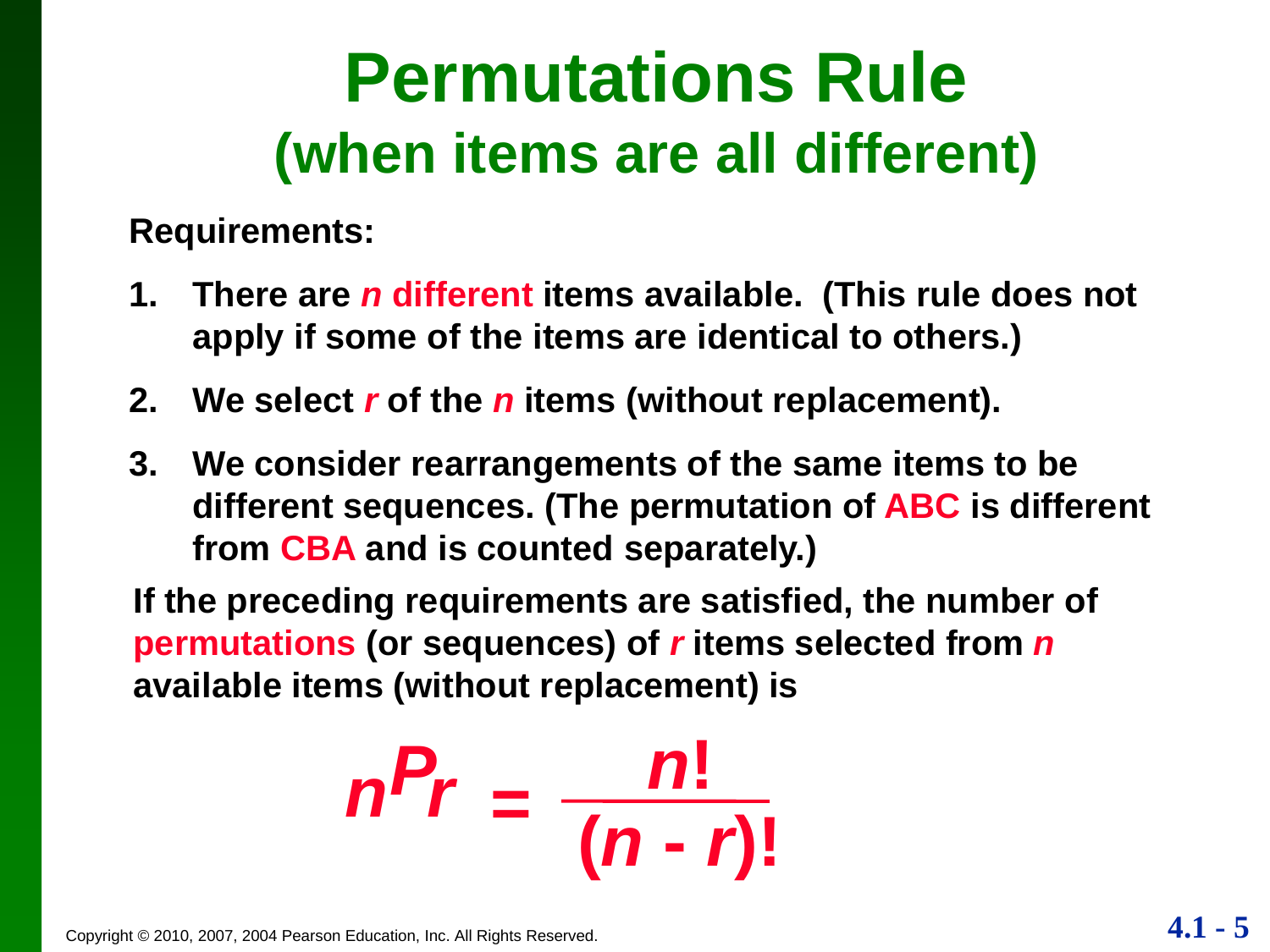# **Permutations Rule (when some items are identical to others)**

**Requirements:**

- **1. There are** *n* **items available, and some items are identical to others.**
- **2. We select all of the** *n* **items (without replacement).**
- **3. We consider rearrangements of distinct items to be different sequences.**

If the preceding requirements are satisfied, and if there are  $n_1$ alike,  $n_2$  alike,  $\ldots$   $n_k$  alike, the number of permutations (or **sequences) of all items selected without replacement is**

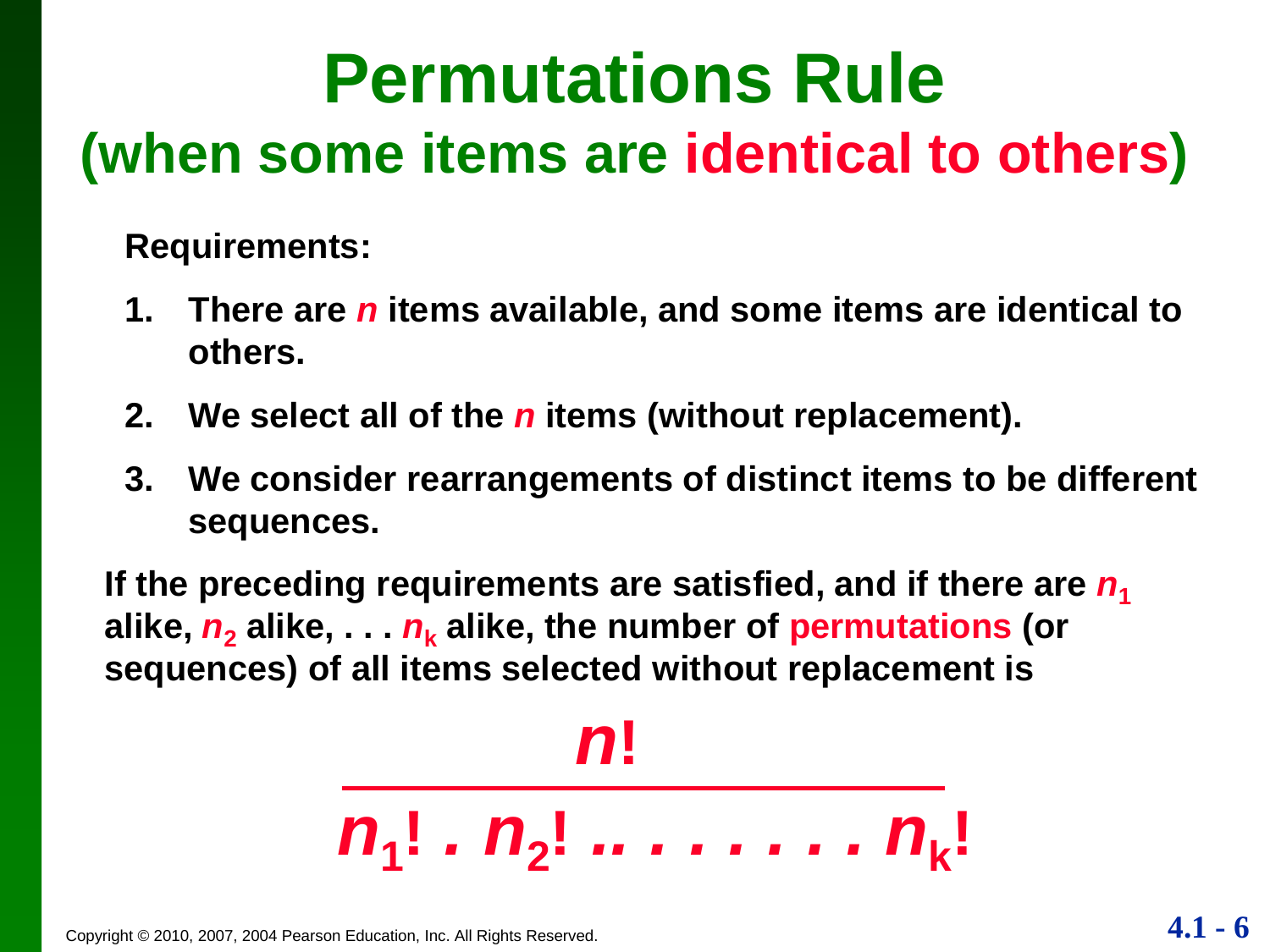# **Combinations Rule**

**Requirements:**

- **1. There are** *n* **different items available.**
- **2. We select** *r* **of the** *n* **items (without replacement).**
- **3. We consider rearrangements of the same items to be the same. (The combination of ABC is the same as CBA.)**

**If the preceding requirements are satisfied, the number of combinations of** *r* **items selected from** *n* **different items is**

$$
nC_r = \frac{n!}{(n-r)! r!}
$$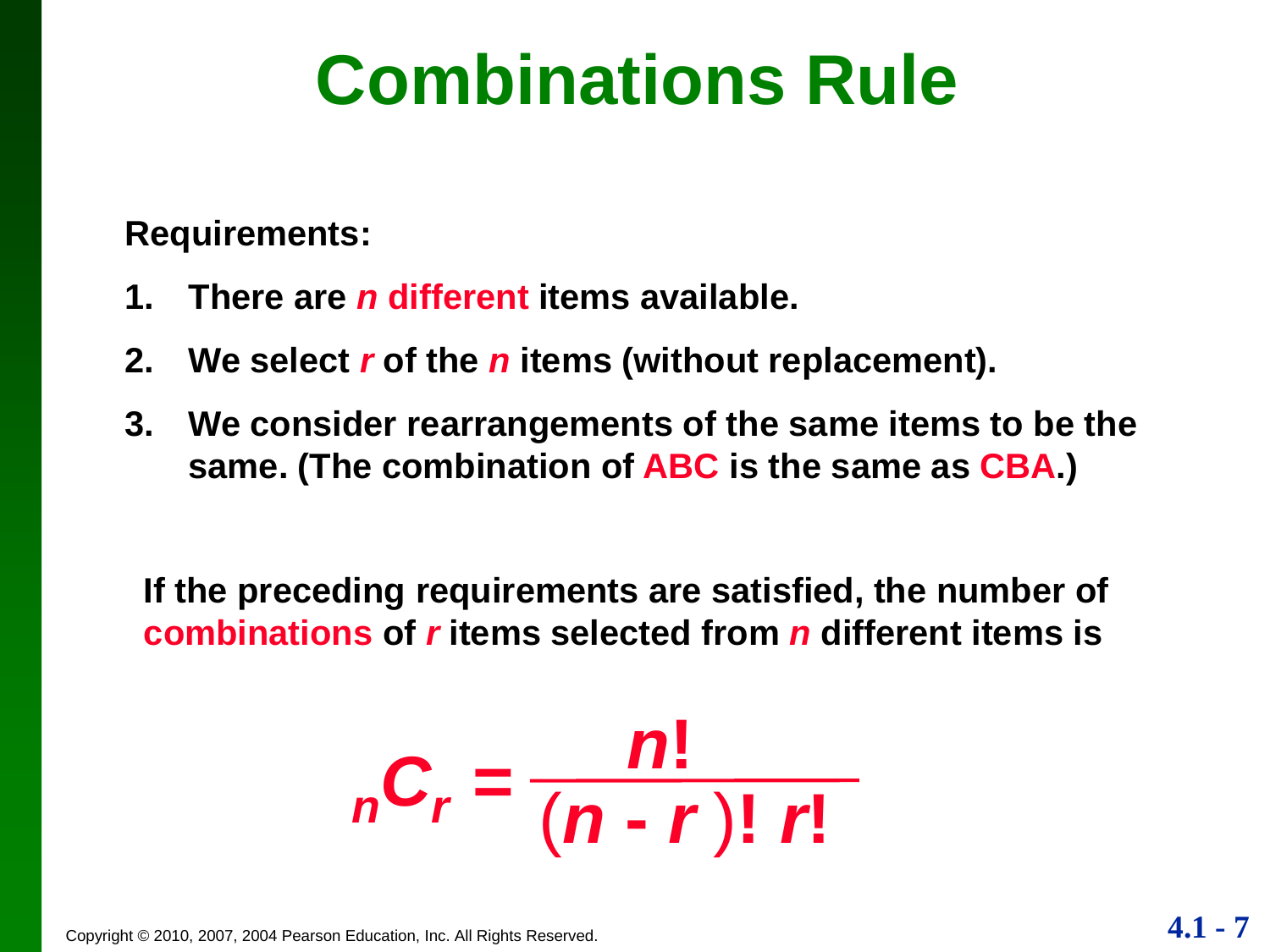# **Permutations versus Combinations**

**When different orderings of the same items are to be counted separately, we have a permutation problem, but when different orderings are not to be counted separately, we have a combination problem.**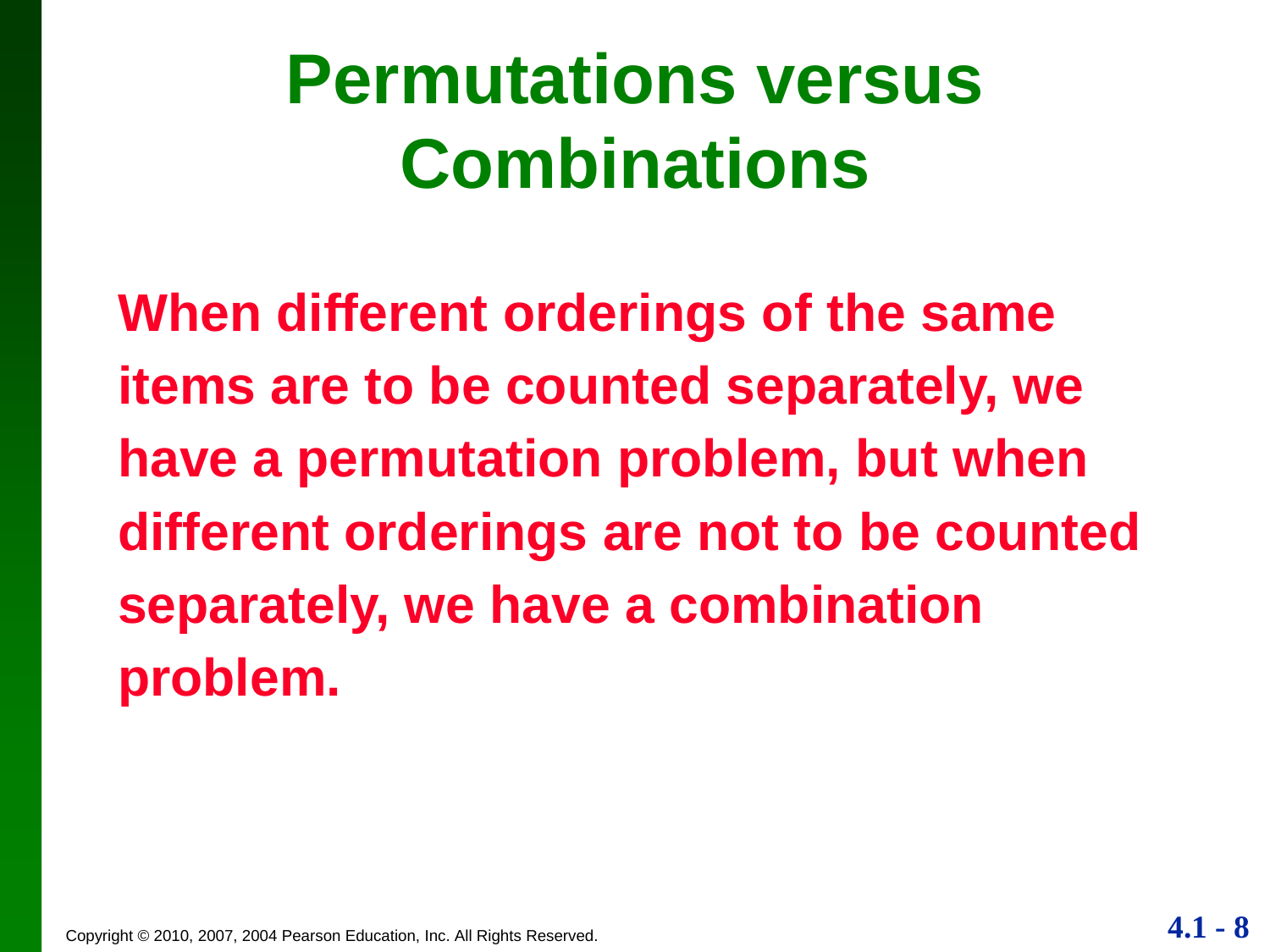# **Recap**

**In this section we have discussed:**

- **❖ The fundamental counting rule.**
- **The factorial rule.**
- **The permutations rule (when items are all different).**
- **The permutations rule (when some items are identical to others).**
- *<b>☆ The combinations rule.*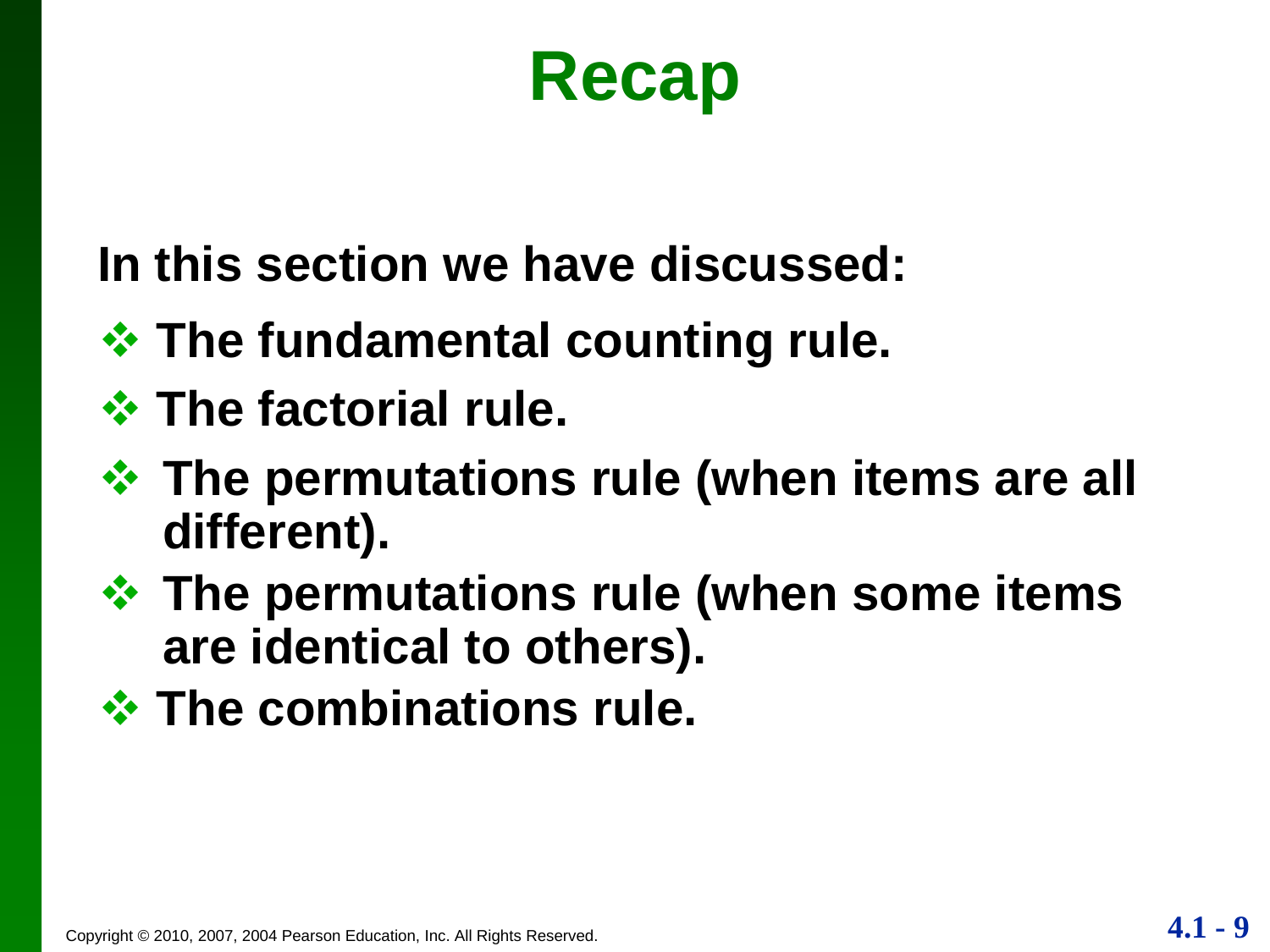### **Examples**

#### **Pgs 183-185: 2, 6, 8, 14, 21, 27, 32**

Copyright © 2010, 2007, 2004 Pearson Education, Inc. All Rights Reserved. **4.1 - 10**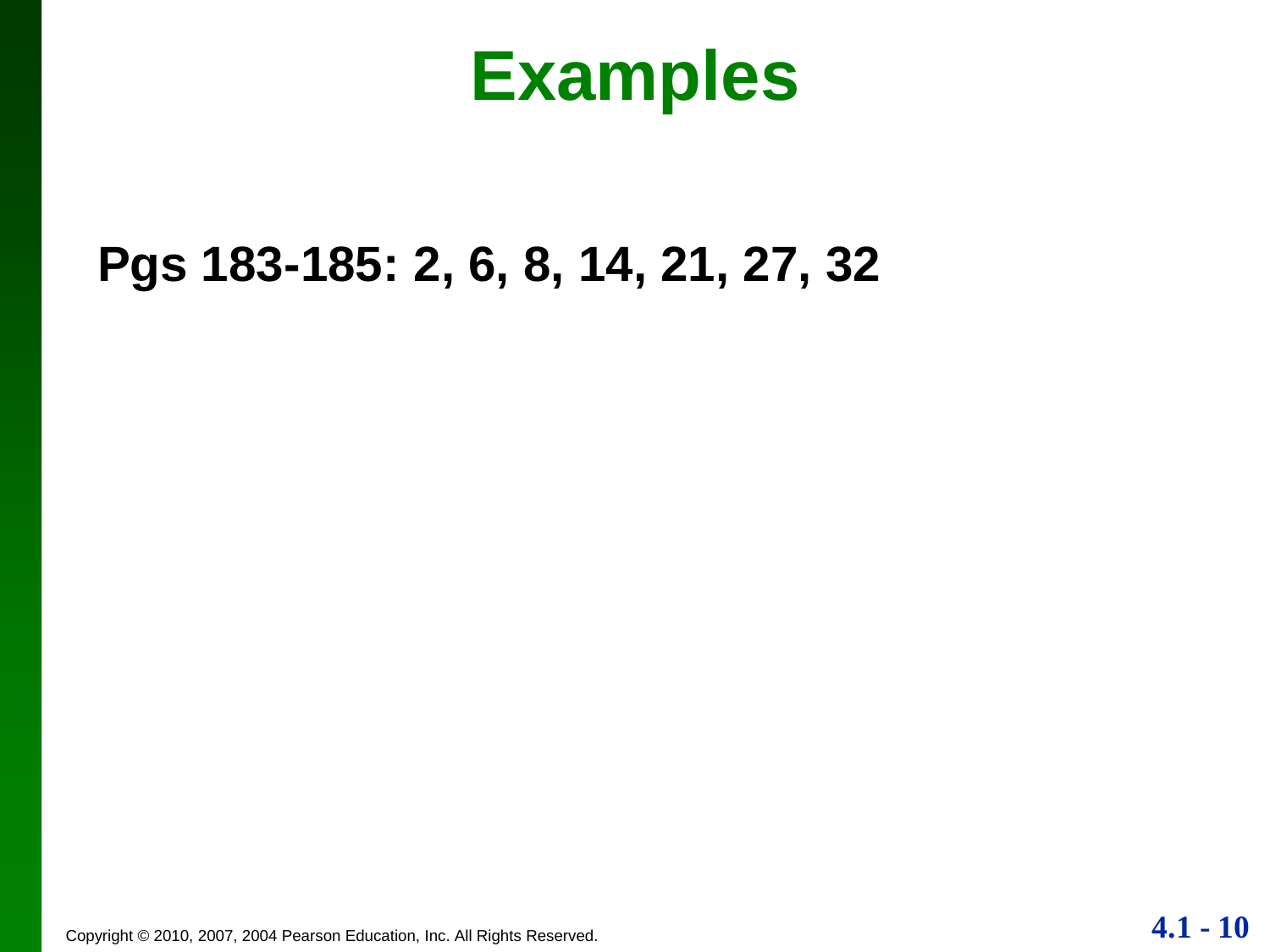# **Chapter 5 Probability Distributions**

- **5-1 Review and Preview**
- **5-2 Random Variables**
- **5-3 Binomial Probability Distributions**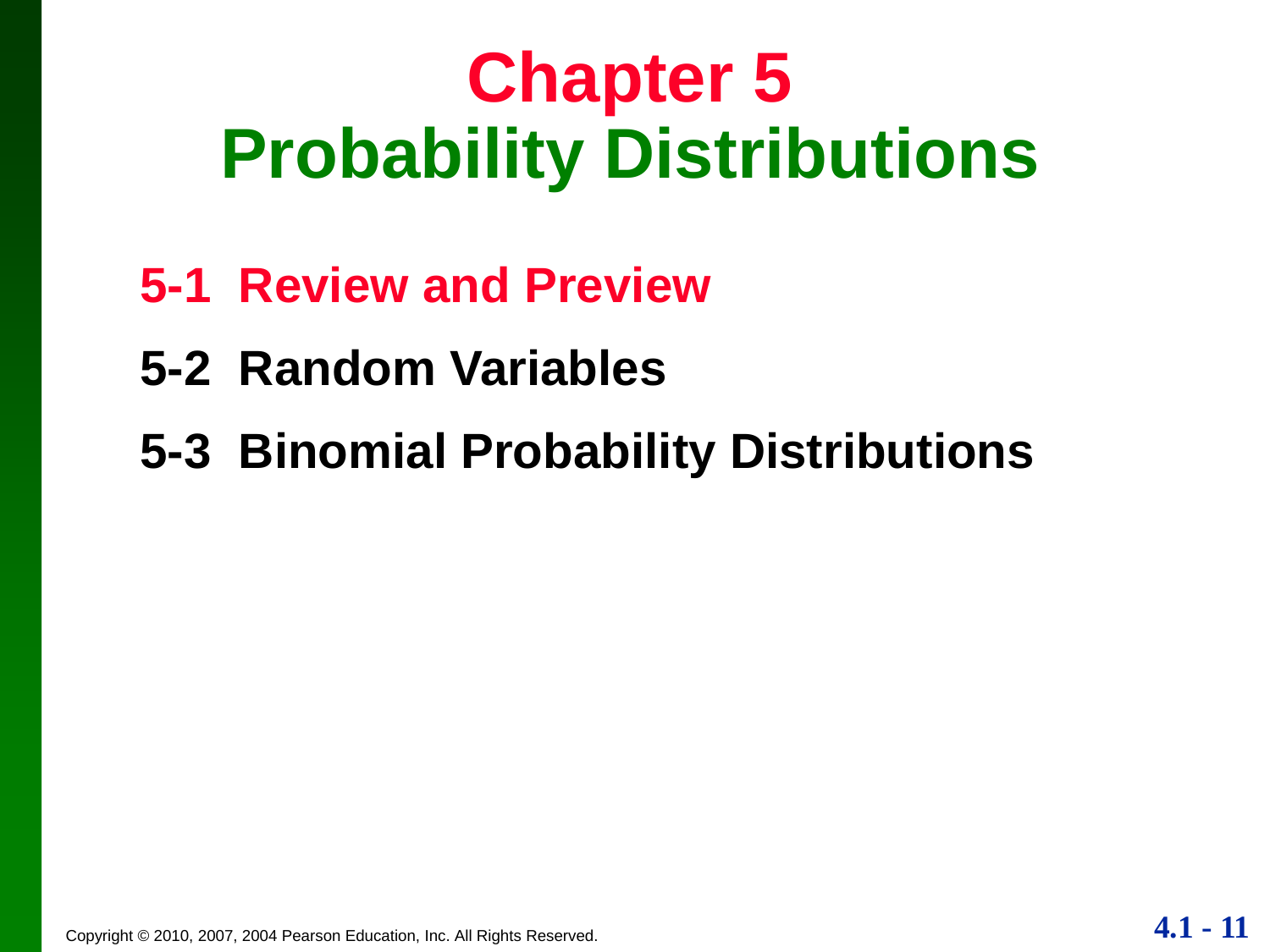# **Section 5-1 Review and Preview**

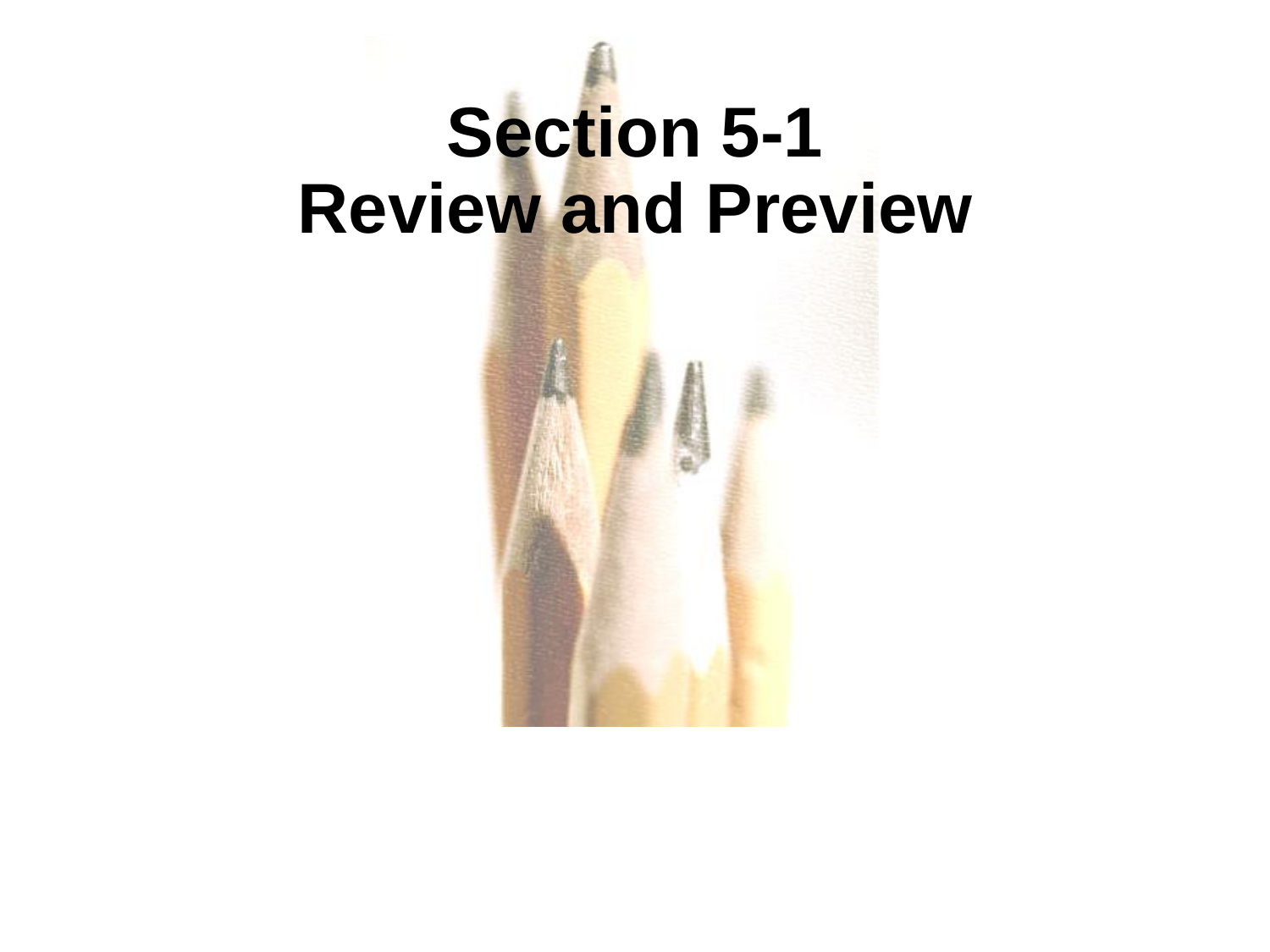# **Review and Preview**

**This chapter combines the methods of descriptive statistics presented in Chapter 2 and 3 and those of probability presented in Chapter 4 to describe and analyze** 

# **probability distributions.**

**Probability Distributions describe what will probably happen instead of what actually did happen, and they are often given in the format of a graph, table, or formula.**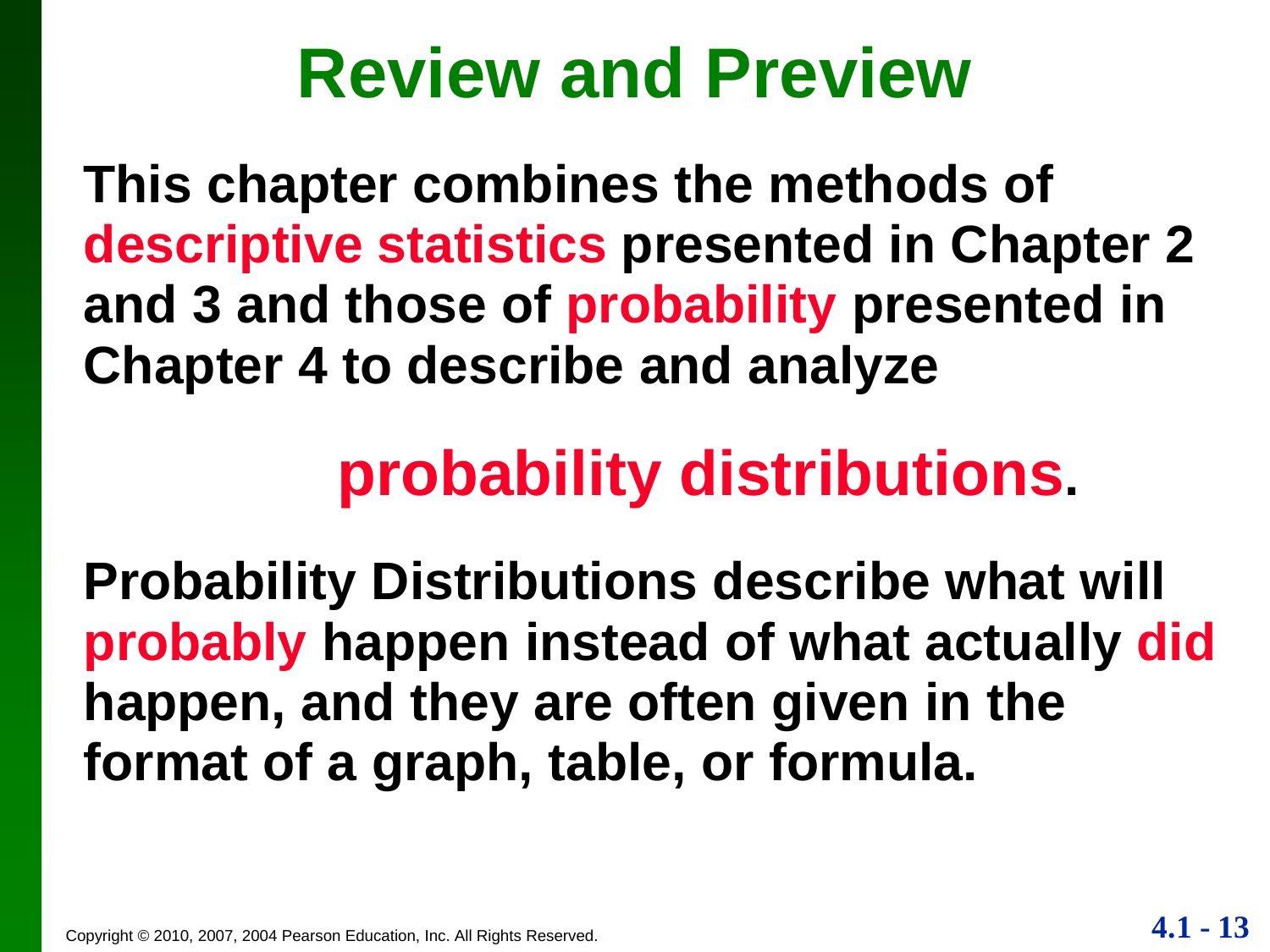# **Preview**

**In order to fully understand probability distributions, we must first understand the concept of a random variable, and be able to distinguish between discrete and continuous random variables. In this chapter we focus on discrete probability distributions. In particular, we discuss binomial and Poisson probability distributions.**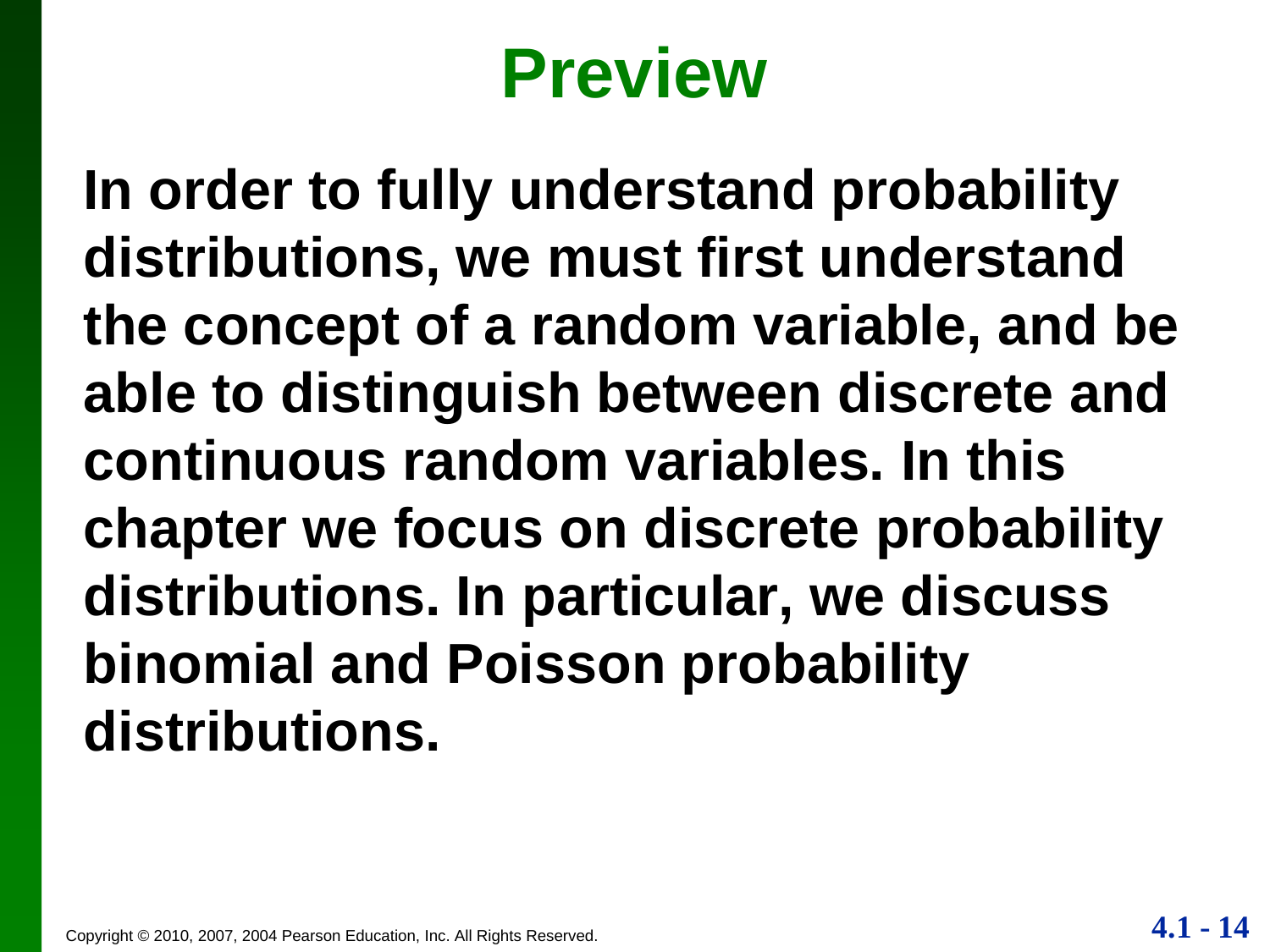# **Combining Descriptive Methods and Probabilities**

**In this chapter we will construct probability distributions by presenting possible outcomes along with the relative frequencies we expect.**

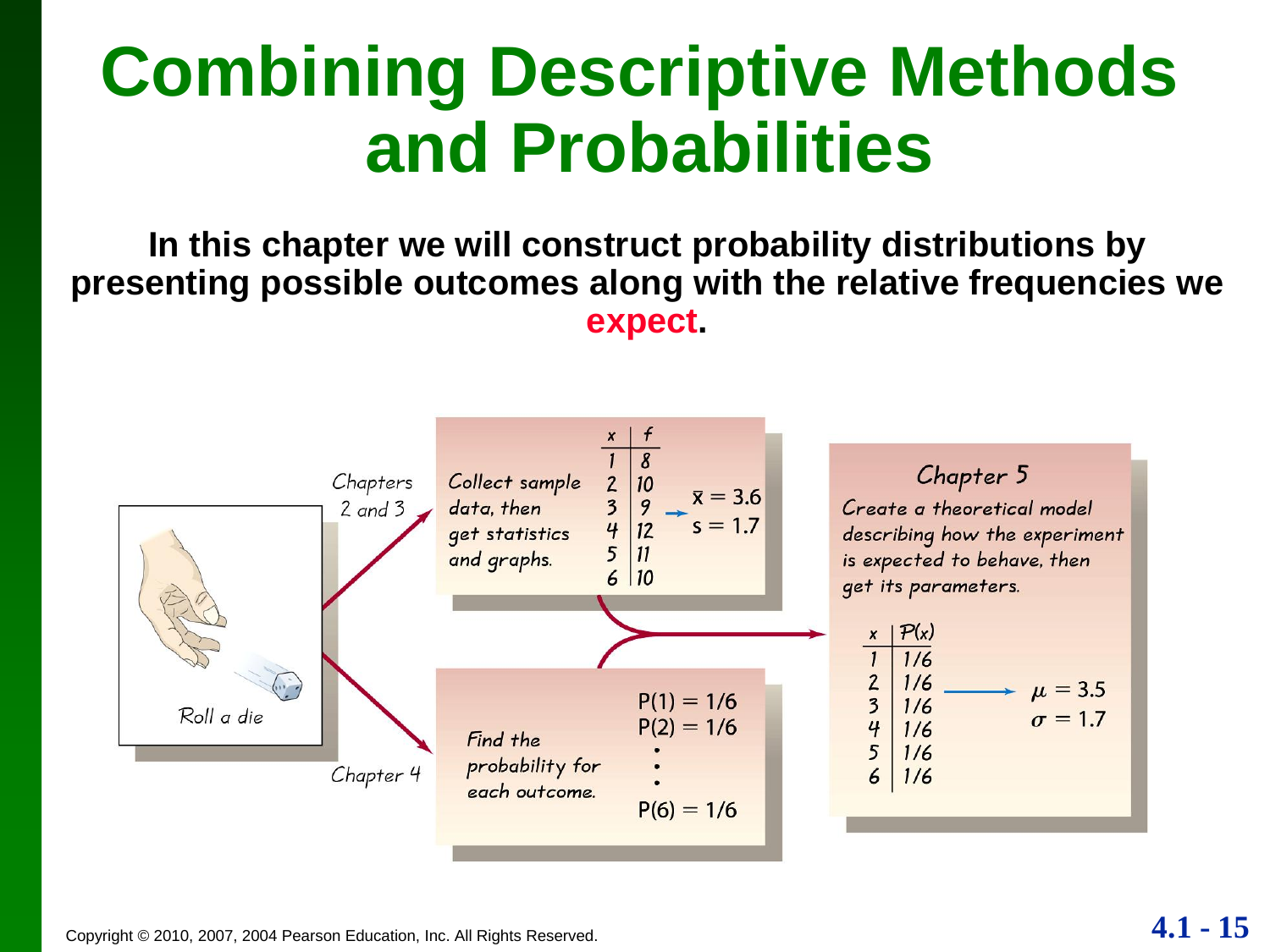# **Section 5-2 Random Variables**

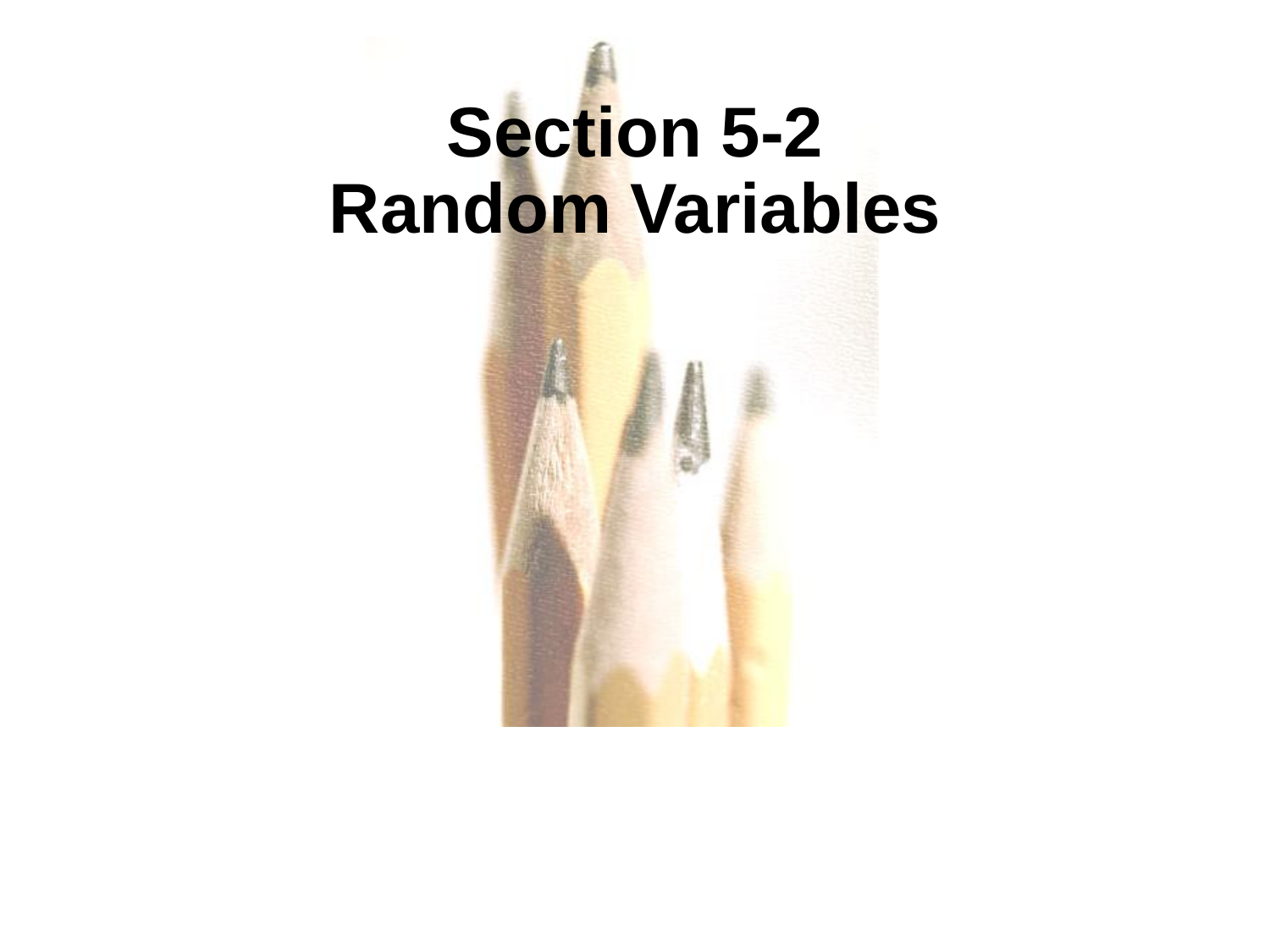# **Random Variable Probability Distribution**

#### **Random variable**

**a variable (typically represented by** *x***) that has a single numerical value, determined by chance, for each outcome of a procedure**

### **<sup>❖</sup> Probability distribution a description that gives the probability for each value of the random variable; often expressed in the format of a graph, table, or formula**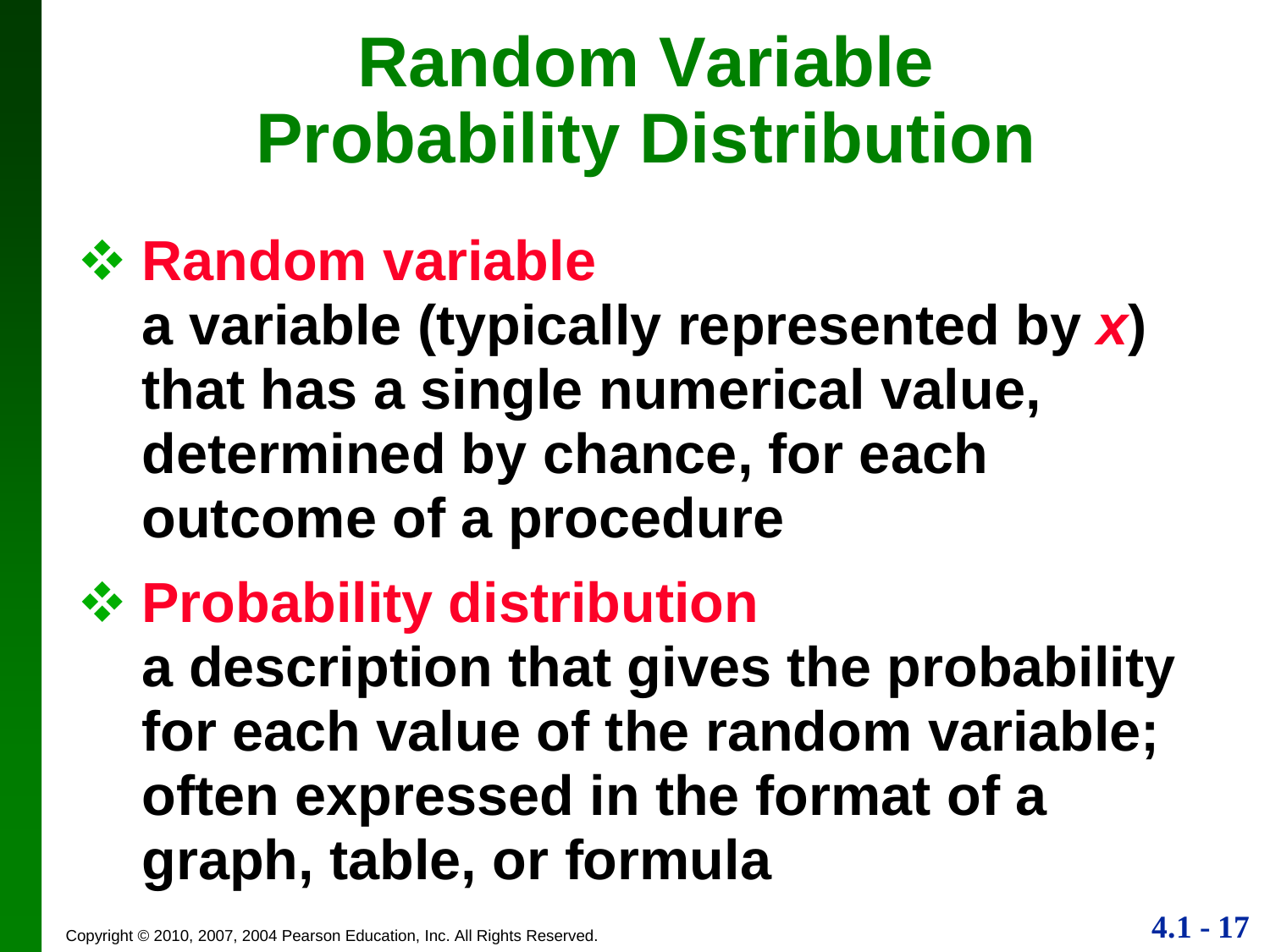# **Discrete and Continuous Random Variables**

#### **Discrete random variable**

**either a finite number of values or countable number of values, where "countable" refers to the fact that there might be infinitely many values, but they result from a counting process**

#### **Continuous random variable infinitely many values, and those values can be associated with measurements on a continuous scale without gaps or interruptions**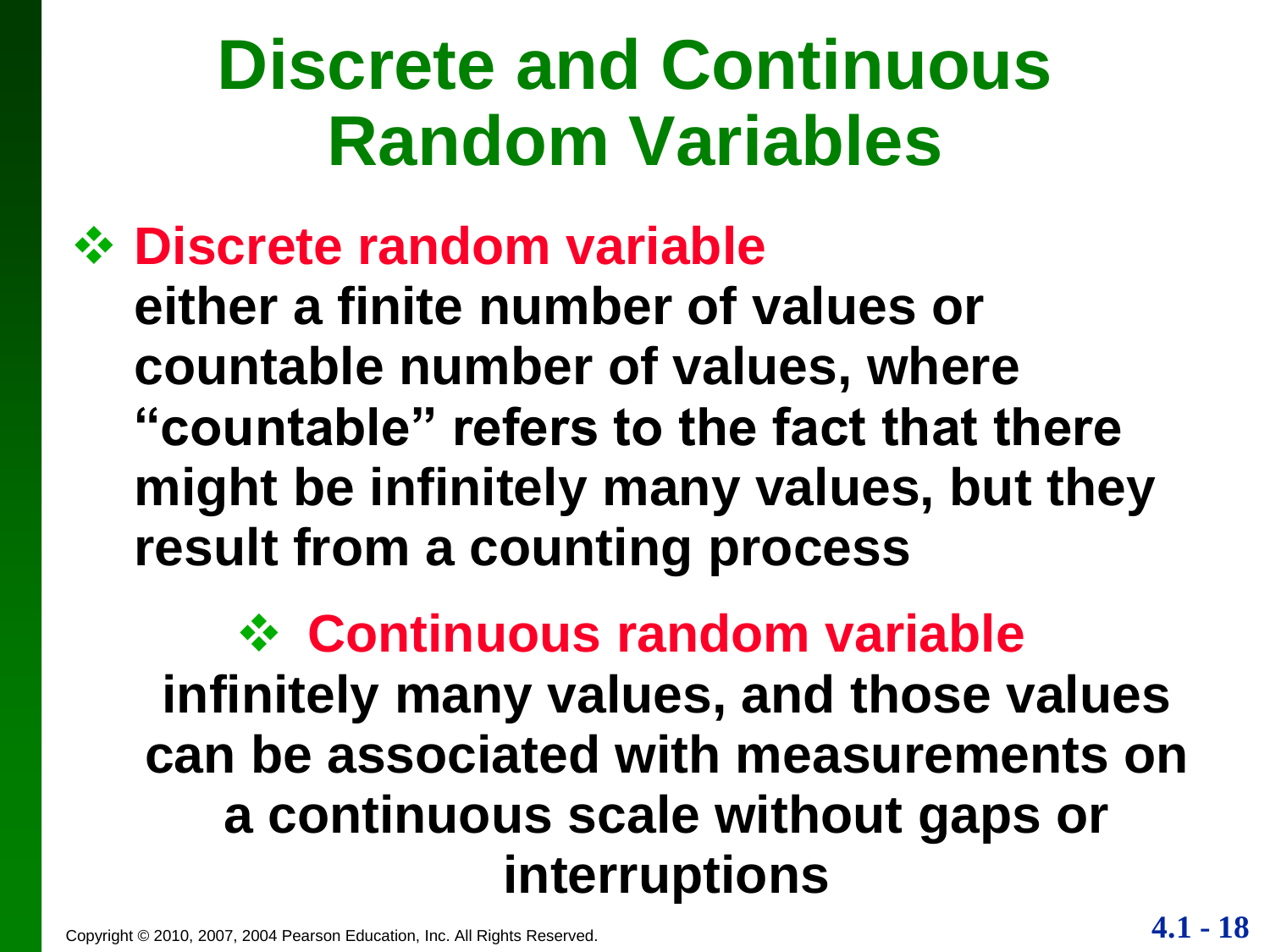# **Graphs**

#### **The probability histogram is very similar to a relative frequency histogram, but the vertical scale shows probabilities.**



Copyright © 2010, 2007, 2004 Pearson Education, Inc. All Rights Reserved. **4.1 - 19**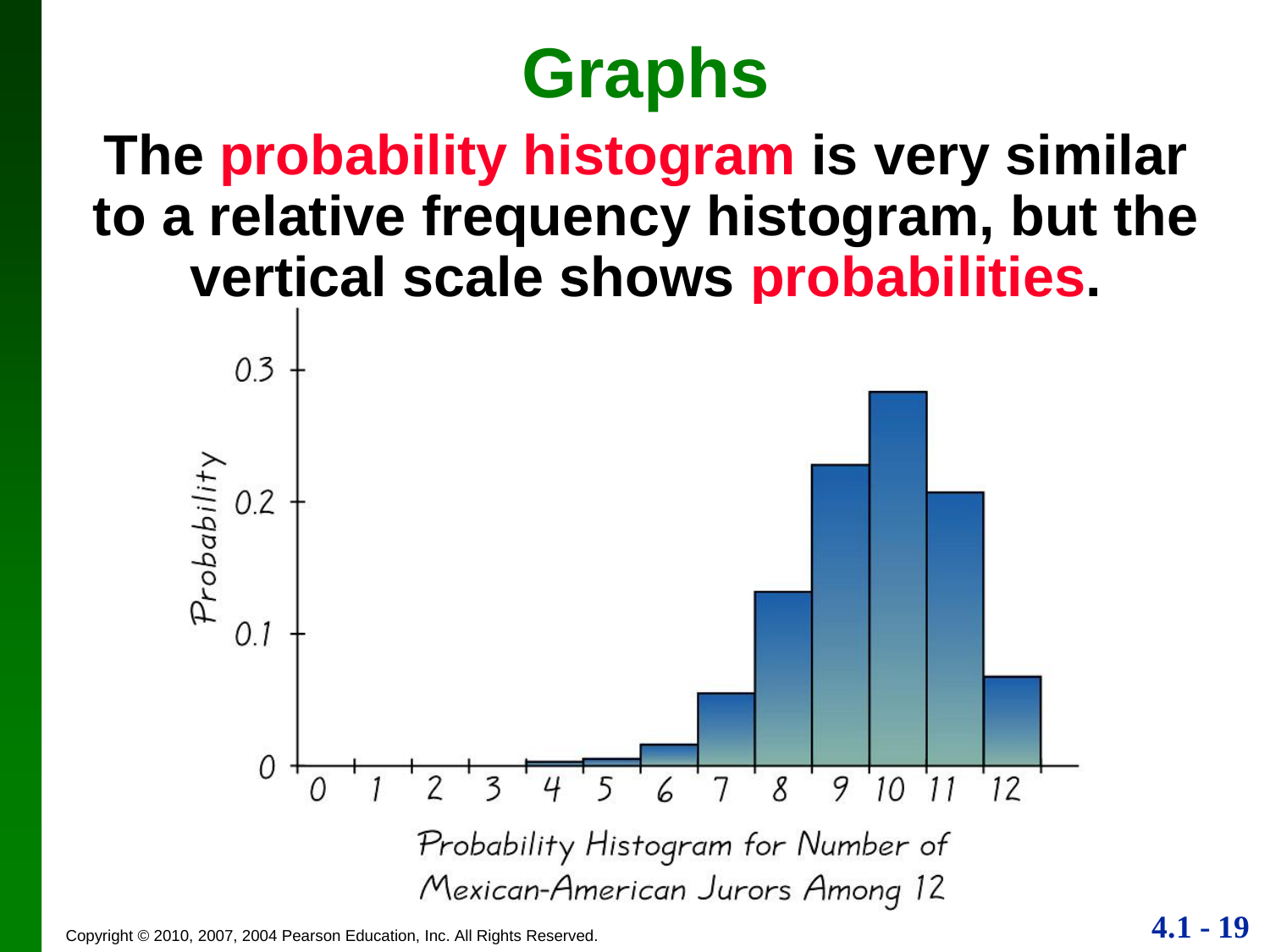**Requirements for Probability Distribution**

# $\sum$   $P(x) = 1$

#### **where** *x* **assumes all possible values.**

# $0 \leq P(x) \leq 1$ **for every individual value of** *x.*

Copyright © 2010, 2007, 2004 Pearson Education, Inc. All Rights Reserved. **4.1 - 20**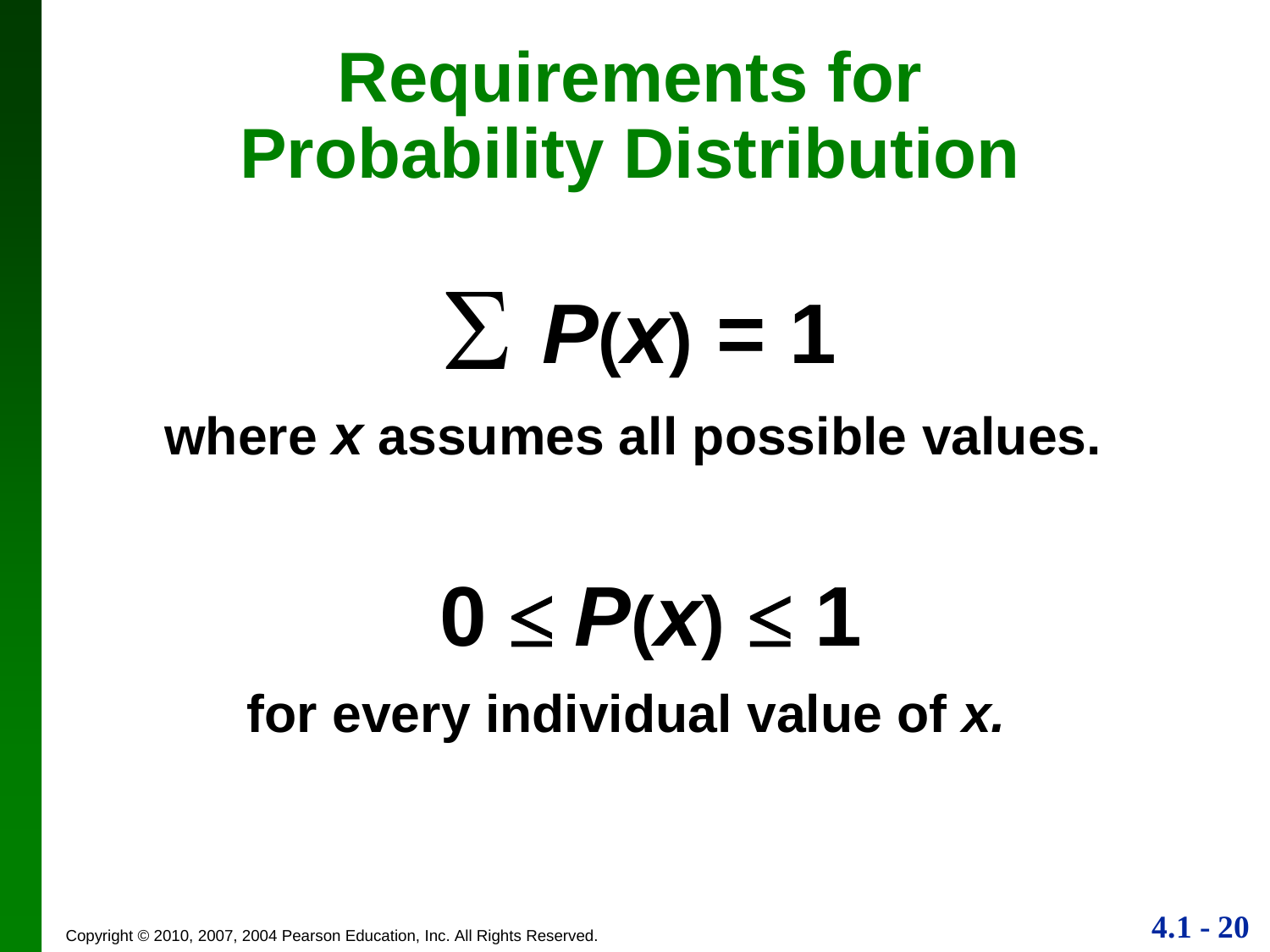**Mean, Variance and Standard Deviation of a Probability Distribution**

 $\mu = \sum [x \cdot P(x)]$  Mean

 $\boldsymbol{\sigma}$  $\sum_{i=1}^{3} P_i = \sum_{i=1}^{3} (X - \mu)^2$ **•** *P***(x)] Variance**

 $\boldsymbol{\sigma}$  $\mathbf{P}^2 = \sum [\mathbf{x}^2 \cdot \mathbf{P}(\mathbf{x})] - \mu$ **<sup>2</sup> Variance (shortcut)**

$$
\sigma = \sqrt{\sum [x^2 \cdot P(x)] - \mu^2}
$$
 Standard Deviation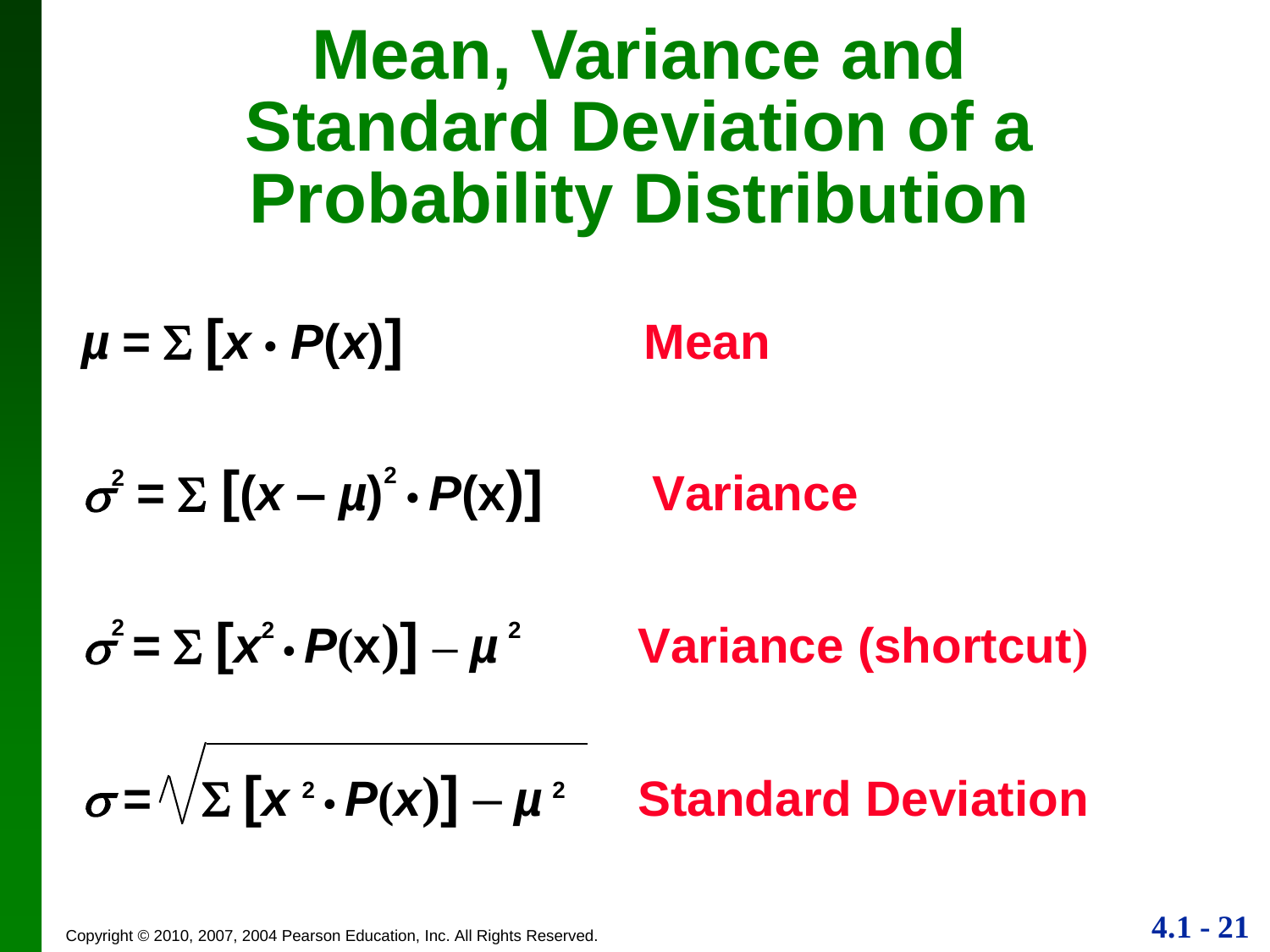#### **Roundoff Rule for**   $\mu$ ,  $\sigma$ , and  $\sigma$ **2**

**Round results by carrying one more decimal place than the number of decimal places used for the random variable** *x***. If the values of** *x* **are integers, round** *µ***,**   $\sigma$ , and  $\sigma$  <sup>2</sup> to one decimal place.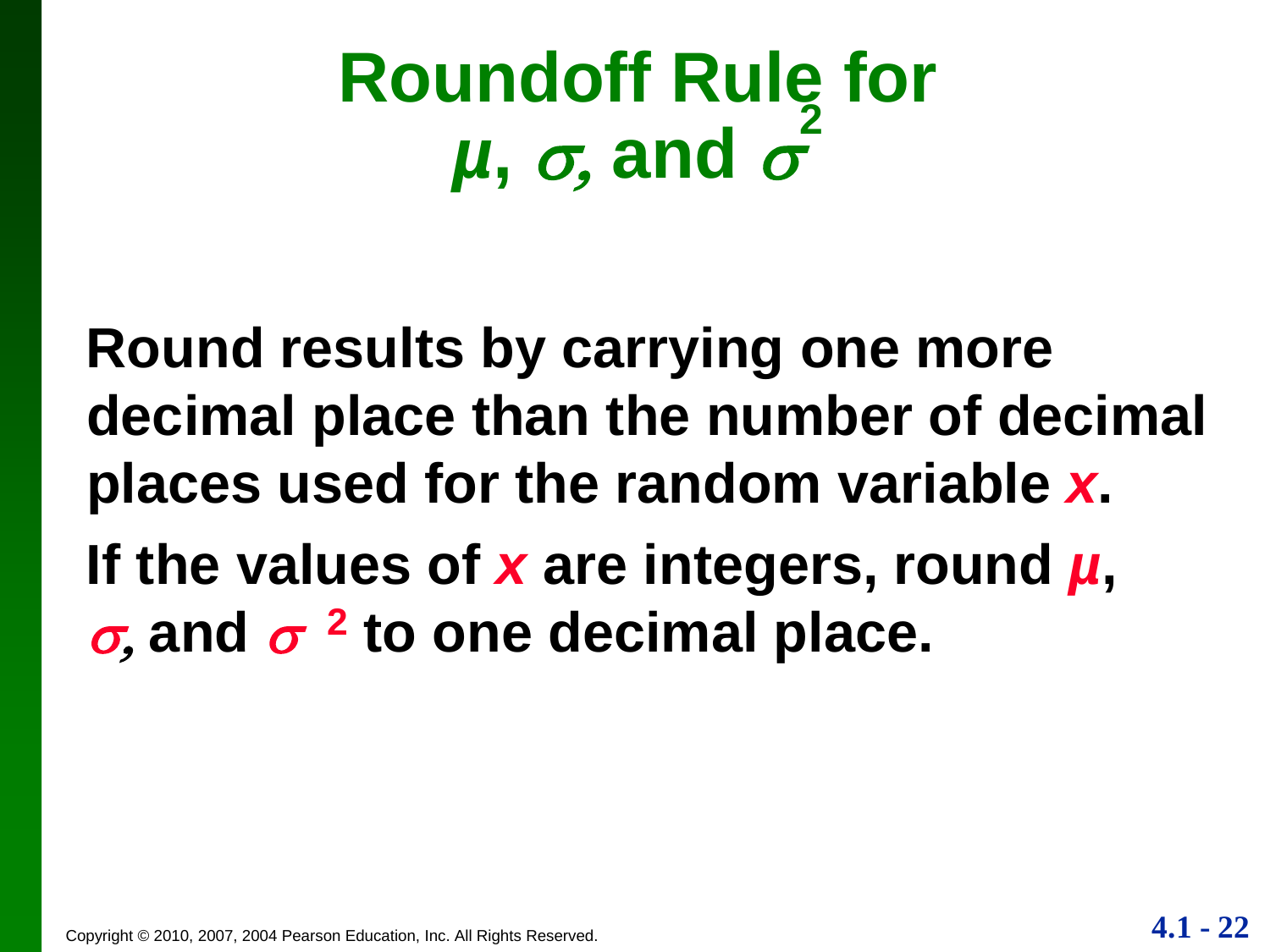# **Identifying** *Unusual* **Results Range Rule of Thumb**

#### **According to the range rule of thumb, most values should lie within 2 standard deviations of the mean.**

**We can therefore identify "unusual" values by determining if they lie outside these limits:**

> **Maximum usual value =** *μ* **+ 2***σ* **Minimum usual value =** *μ* **– 2***σ*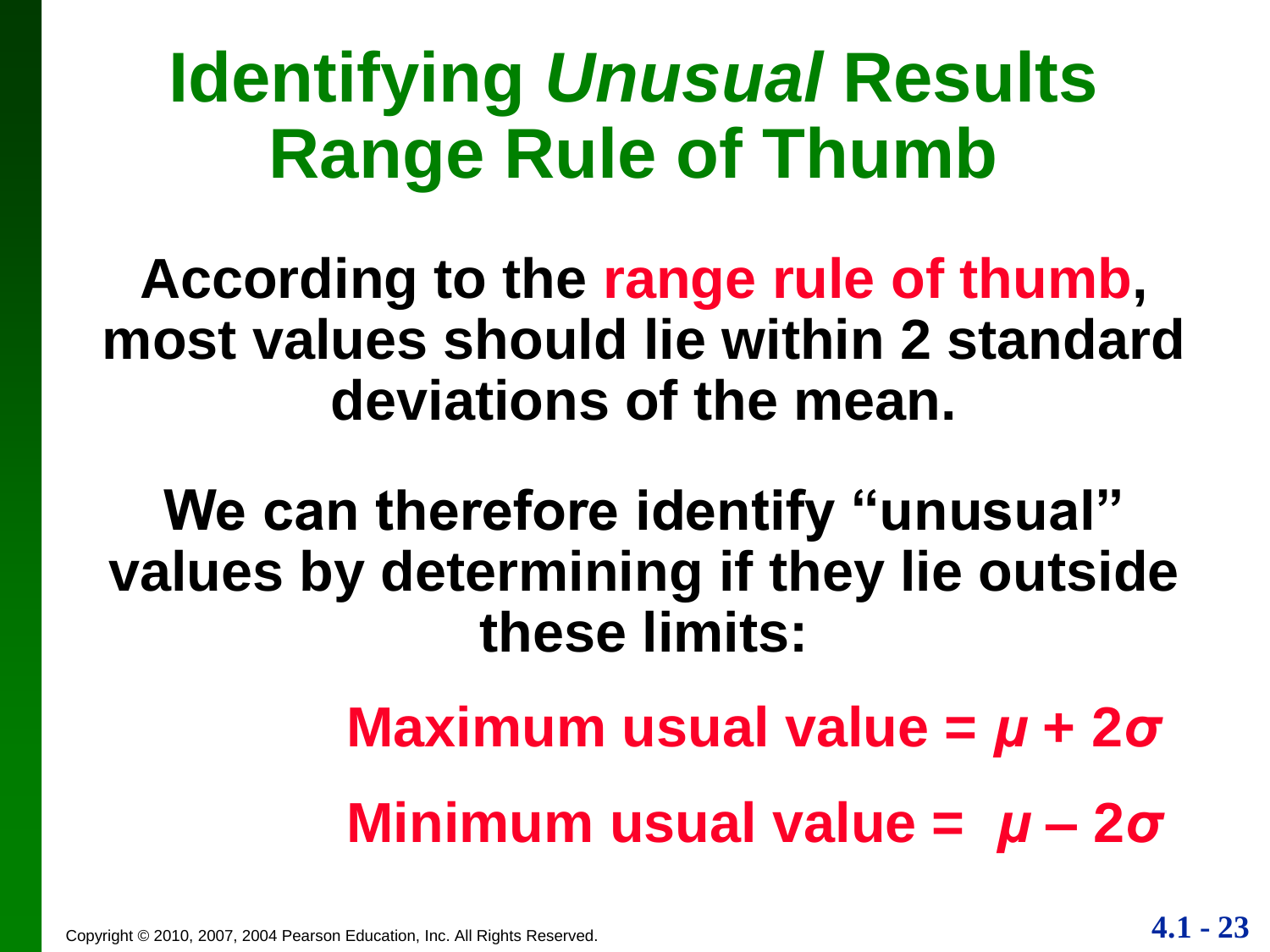# **Identifying Unusual Results Probabilities**

#### **Using Probabilities to Determine When Results Are Unusual**

 **Unusually high:** *x* **successes among** *n* **trials is an unusually high number of**  successes if  $P$ (*x* or more)  $\leq$  0.05.

 **Unusually low:** *x* **successes among** *n* **trials is an unusually low number of**  successes if  $P$ (*x* or fewer)  $\leq$  0.05.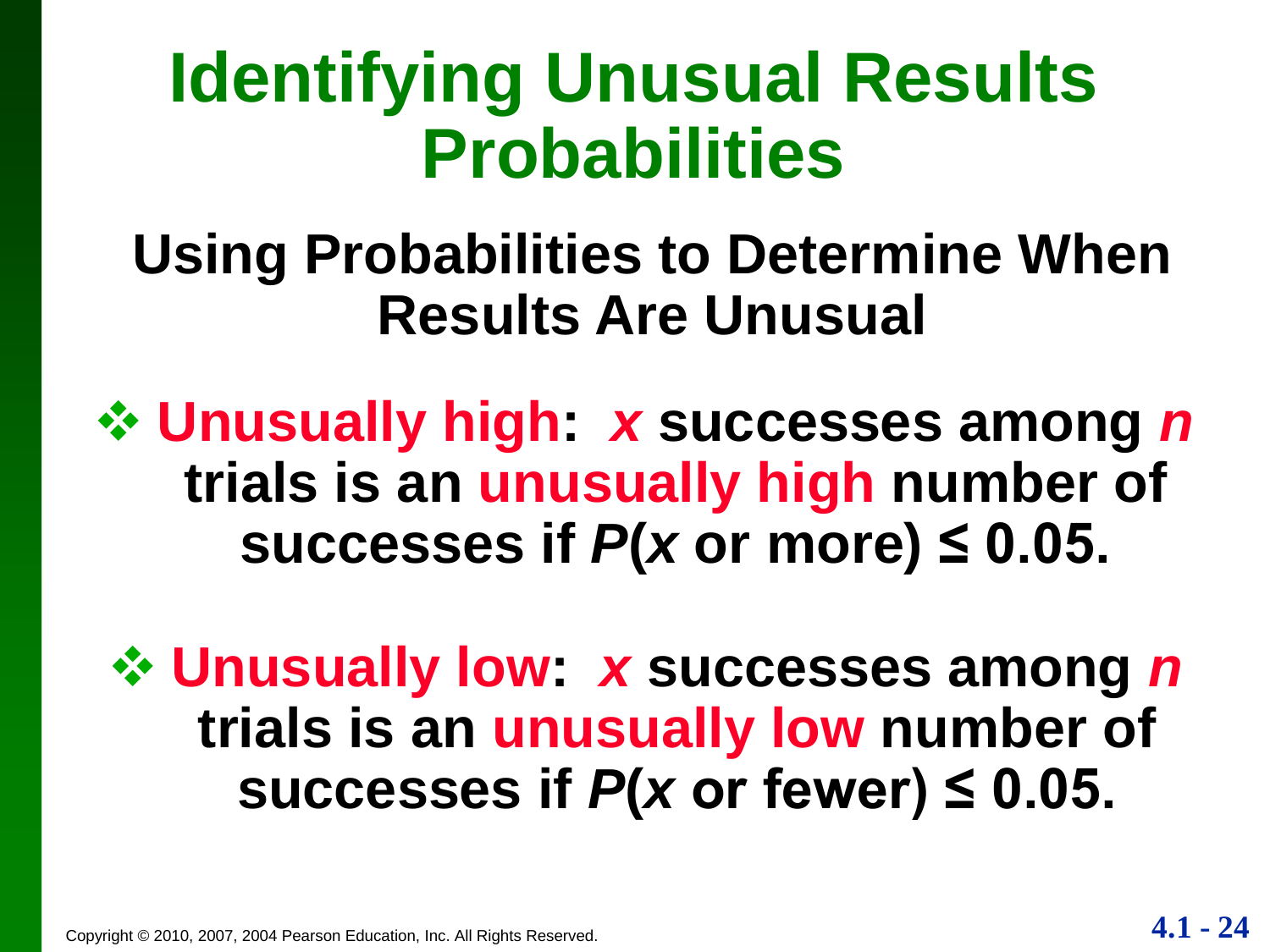# **Expected Value**

**The expected value of a discrete random variable is denoted by** *E***, and it represents the mean value of the outcomes. It is obtained by finding the value of**  $\Sigma$   $\lbrack x \cdot P(x) \rbrack$ .

# $E = \sum [x \cdot P(x)]$